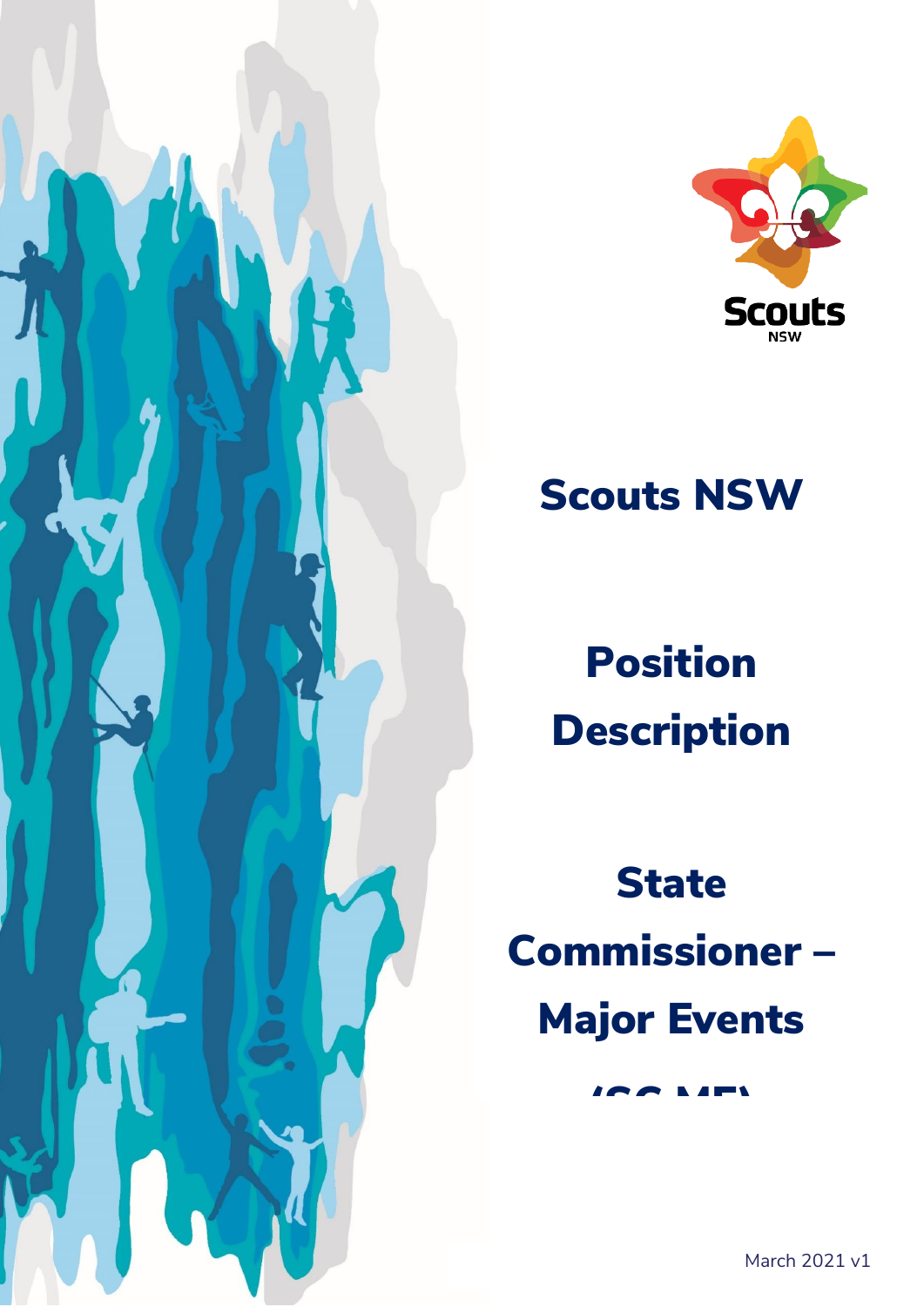## Purpose of the position

The State Commissioner (SC) Major Events is the volunteer member responsible to the State Commissioner (SC) One Program for:

- Working jointly with the Program Support leads on matters of governance, compliance and management of major events to support member recruitment and retention
- Working with Major Event teams to facilitate the best possible program experience for members
- Respond in a timely manner to requests for help or support from members
- Assisting Region-based contacts with Major Event guidelines, governance requirements and compliance.

The SC Major Events will guide the work of the various Major Event teams (established and forming) and will interact regularly with uniformed members and supporters while managing the governance of events.

The SC Major Events is focused on helping achieve the best program and outcomes as possible whilst delivering affordable, attractive and inclusive events.

Primarily the SC Major Events is responsible for ensuring governance and oversight of Major Events within NSW.

# Reporting and Relationships and Tenure

#### **Direct Reporting Line**

The SC Major Events reports to the State Commissioner (One Program) responsible for the Youth Program Support portfolio.

## **Matrix Relationship Lines**

- Finance
- Risk Management

## **Tenure**

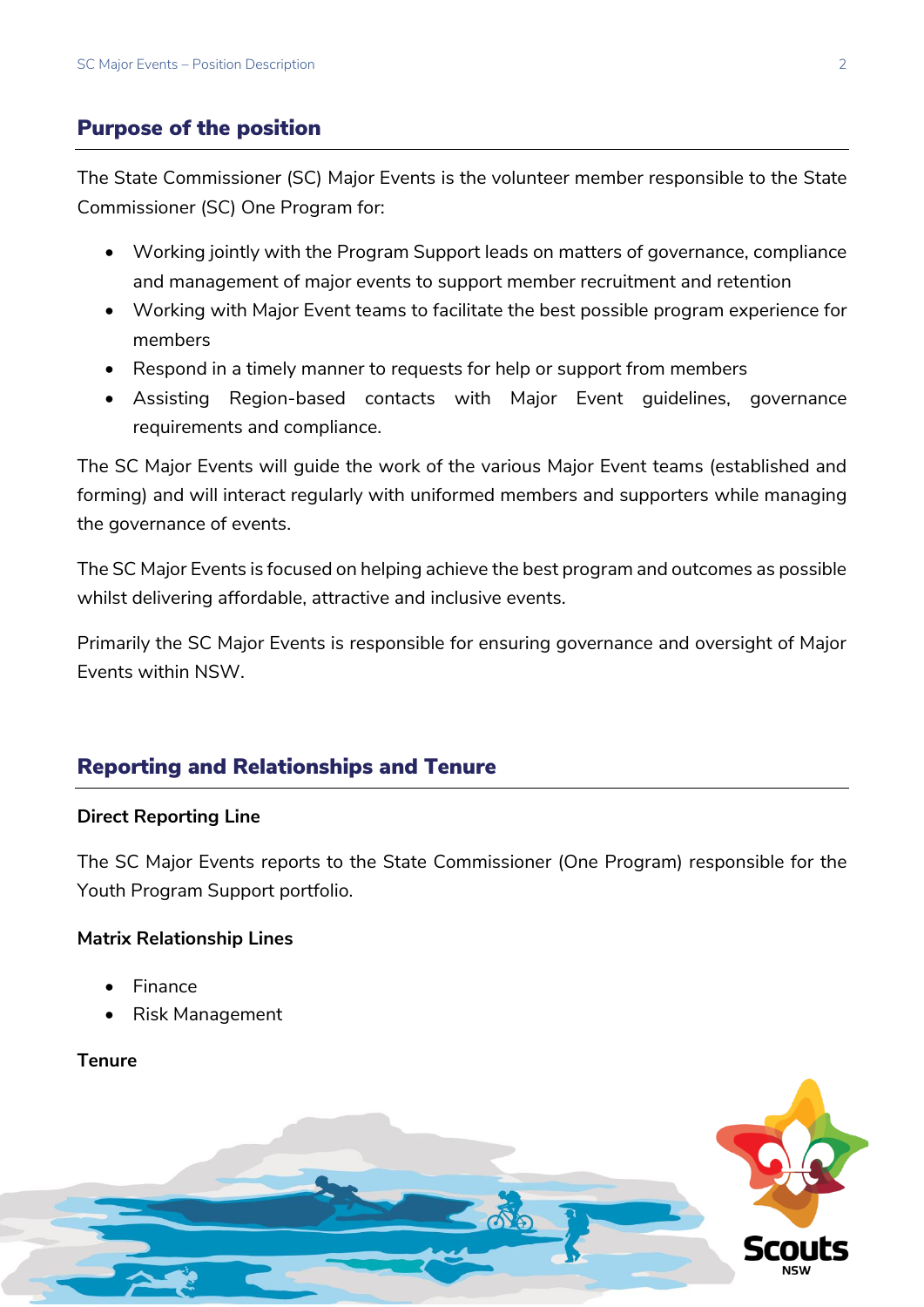The initial term is for up to three years, inclusive of a probationary period of three months. An extension period of up to three years will be considered.

The term is subject to performance outcomes and achievements relevant to the Adult Development Plan, which is reviewed annually.

It is expected that an annual Adult Development Plan will be completed, discussed and agreed with the SC One Program.

## Responsibilities and duties

While carrying out the responsibilities of the role, the SC Major Events will always uphold the purpose, principles and values of Scouts Australia, will adhere to the Adult Code of Conduct, will abide by WOSM, National and State policies and will behave in accordance with the Scout Law and Promise. Importantly, the SC Major Events will comply with, and ensure the implementation of all applicable legislative and statutory regulations pertaining to delivery of the Youth Program and Major Events.

The SC Major Events will:

- Work with the SC One Program to create leadership development opportunities, empowering adults and youth members to take on key roles in Major Events
- Offer support to and encourage collaboration between the various Major Event Teams in terms of personnel, equipment and resources
- Chair Steering Committees relating to Major Events and ensure regular reporting and feedback is provided to the Branch Leadership Team, Board and State Finance Committee
- Assist in the establishment of a team of SMEs (Subject Matter Experts) to assist the various Major Events Teams
- Maintain and update the NSW Branch Major Events Policies and assist with enforcement of these
- Be a source of information, guidance and assistance to anyone wishing to run an event or work on an event team

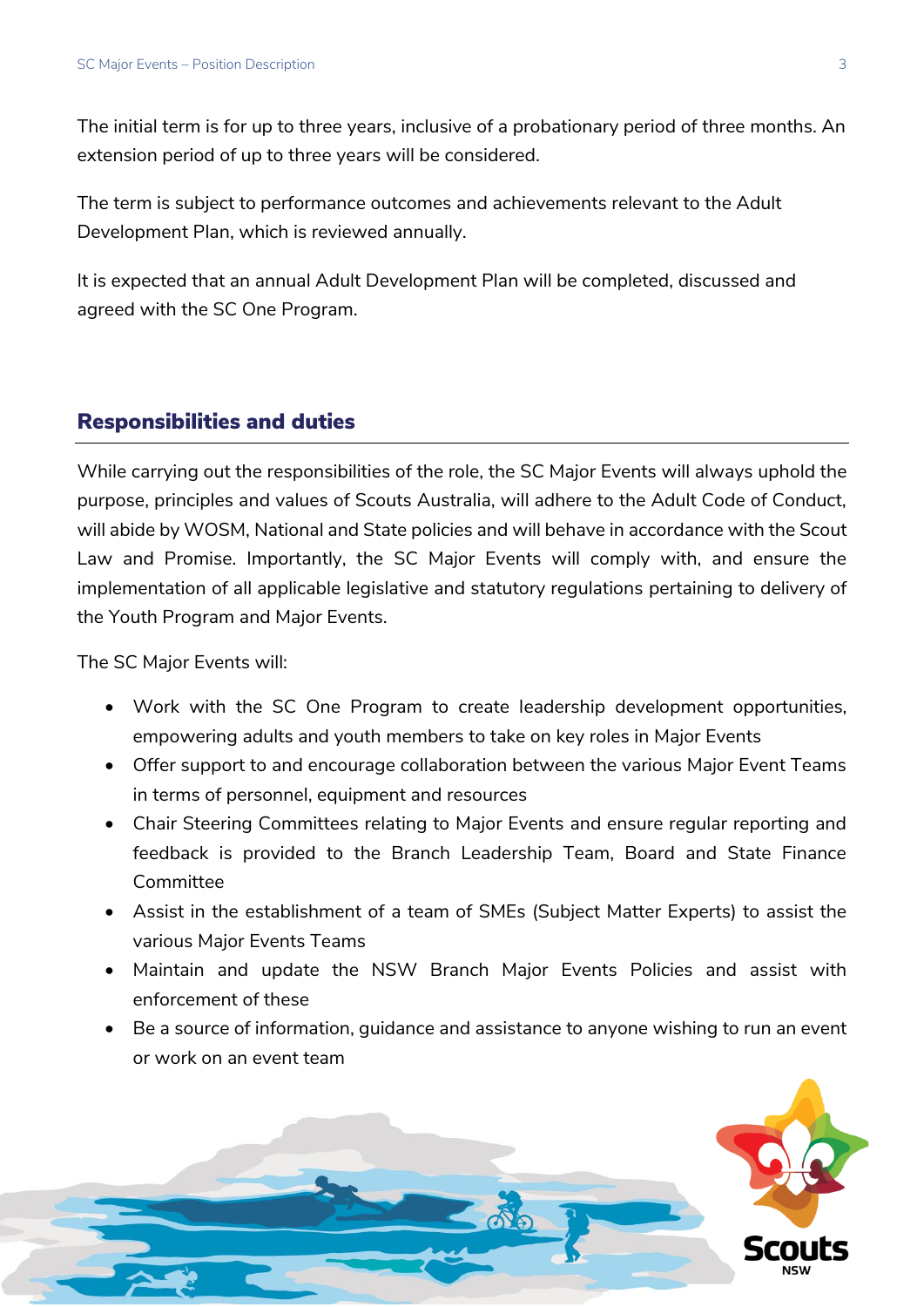- Build a library of templates to assist and standardise reporting, budgeting and recording of Major Events
- Assist with the development of and reporting of KPIs for major events to ensure they continue to grow and achieve event on event
- Ensure the Plan > Do > Review process is followed for each Major Event and any relevant learnings are implemented into future major events
- Assist the Major Events Team to ensure the Scouts NSW website information that relates to Major Events and outcomes is correct and reviewed regularly
- When possible attend and assess the effectiveness of Region and State events
- Conduct regular two-way communication with local and state Leaders on the opportunities for Major Events and Major Event Teams
- Identify where meetings require State Commissioner involvement
- Maintain ongoing training
- Attend to other necessary functions and duties as requested

The role will require engagement with other Scouting stakeholders. Most contact will be in the evenings and on weekends. Some flexibility will be helpful for addressing urgent matters or major issues.

It is the goal of the Chief Commissioner, the Deputy Chief Commissioners, the Chief Executive Officer and the Board of Directors that Scouts NSW develops a culture of openness, inclusiveness, genuine teamwork and mutual assistance. All senior positions, including AC positions, will be both responsible and accountable for the generation and maintenance of this positive culture.

## Skills and Personal Attributes

The SC Major Events, as with every member of the State uniformed team, must have a proven capacity to deliver outcomes and be a self-starter with capacity to work without close supervision.

#### **Essential attributes**

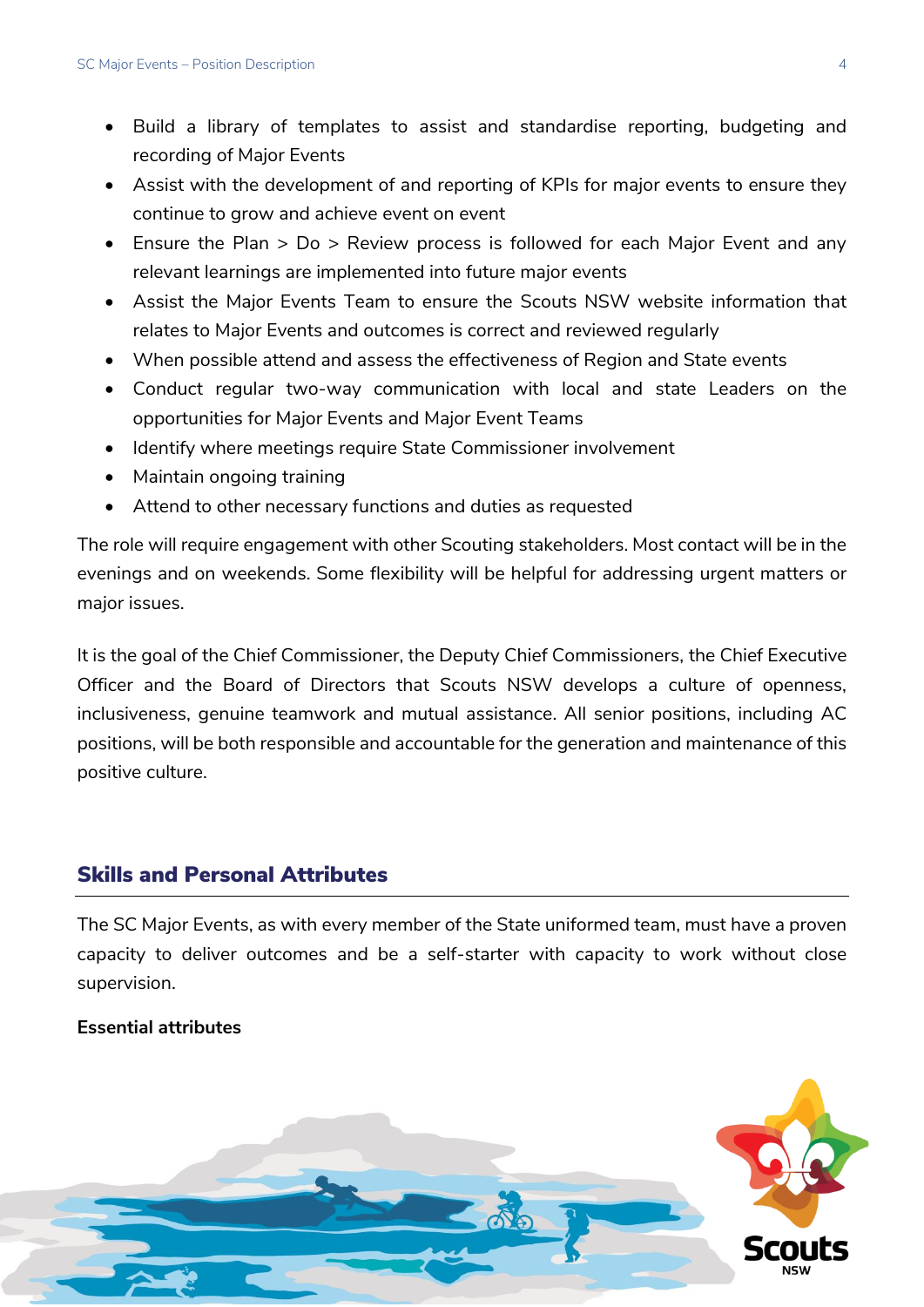- A personal commitment to the Aim and Principles of Scouts Australia, and an ability to convey a positive and constructive image of Scouting and reinforce the fundamental importance of the Scout Promise and Law.
- High levels of personal motivation, organisational skills and acceptance of responsibility and accountability for outcomes.
- A self-starter with capacity to work without close supervision, especially in a volunteer environment.
- Ability to contribute productively, acting respectfully and with thoughtfulness to all members
- Enthusiasm for the current strategic direction of Scouts NSW
- An appropriate fit with the positive and enabling culture of Scouts NSW

#### **Desirable attributes**

• Wood Badge (advanced adult Leader training) qualified OR having the willingness to undertake training and achieve the qualification within 12 months of appointment to the role.

# Key Selection Criteria

The SC Major Events will be required to meet the following three criteria areas.

#### **Knowledge and Experience**

- Sound knowledge of the Youth Program
- Experience with Steering Committees and Organising Committees of Major Events
- Knowledge of Major Events and how to ensure they are appropriate to different age ranges
- Sound, evidence-based judgement and accountable decision-making
- Proven track record of working hard with a strong results orientation

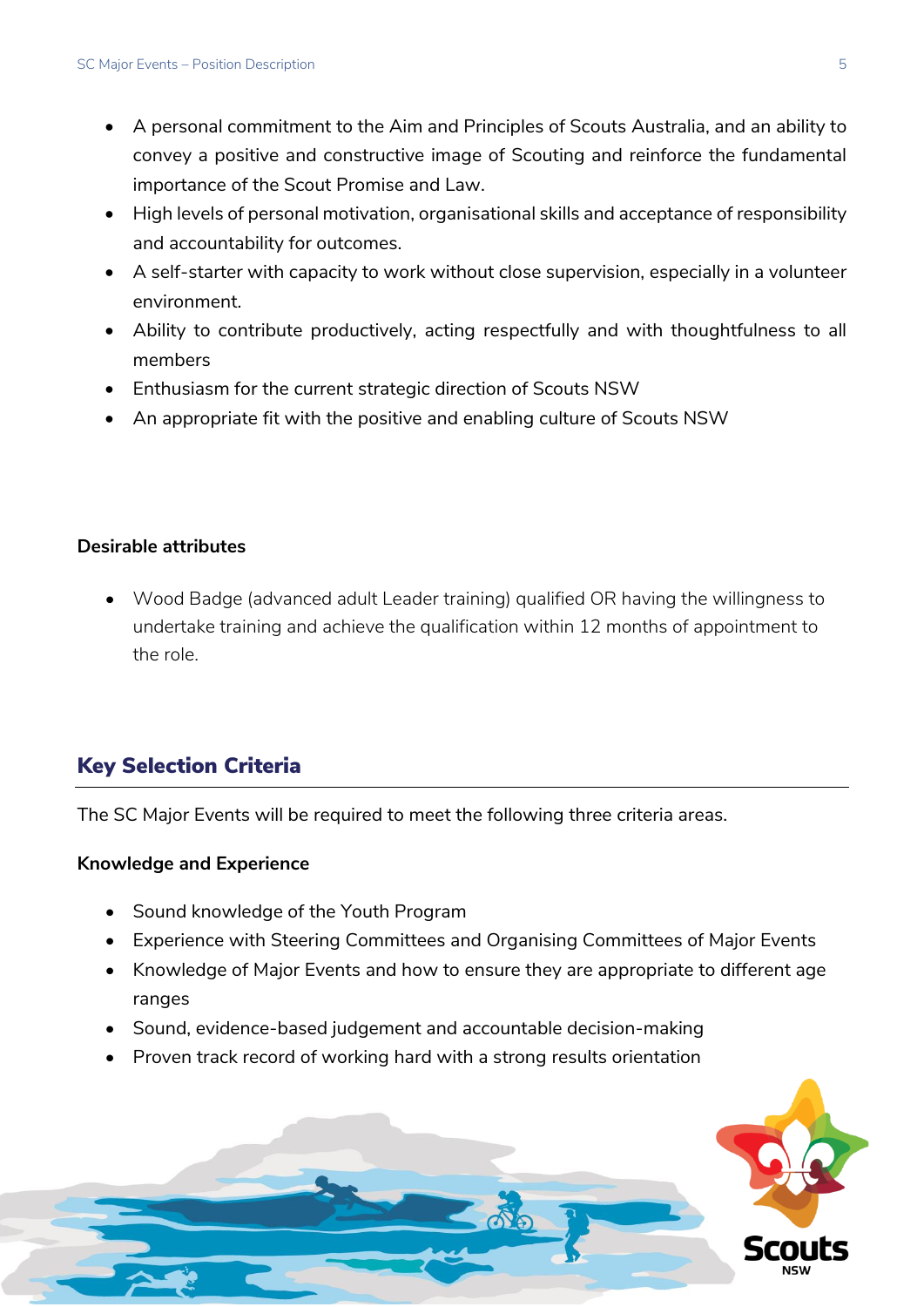- Proven, successful record of effective collaboration and teamwork among adults and a diverse range of stakeholders
- Experience managing projects and budgets

### **Qualifications**

- Minimum one years of experience as a Leader of Adults in Scouting, or demonstrated experience operating at a senior level in another organisation
- A willingness to complete any requisite training as required for the position and hold a Wood Badge

#### **Accountability**

This position is important to Scouts NSW and it is essential that the SC creates the change we want to see. Therefore, a strong achievement orientation is required. The SC Major Events will be assessed on the results they achieve. Assessment will include formal annual performance reviews.

The strategic performance indicators that apply to this position include:

- Respond in a timely manner to emails
- Develop and implement plans for promoting formal education outcomes for members
- Undertake regular engagement with youth members and adults in Scouting to assist with reaching education outcomes
- Communicate with Major Event leads, as required

For further information and background, please contact the ACC Youth Program & Support.

# Meetings and Clearances

#### **Meetings**

Regular meetings include:

- State team meetings (2-3 times per year)
- Youth Program & Support meetings